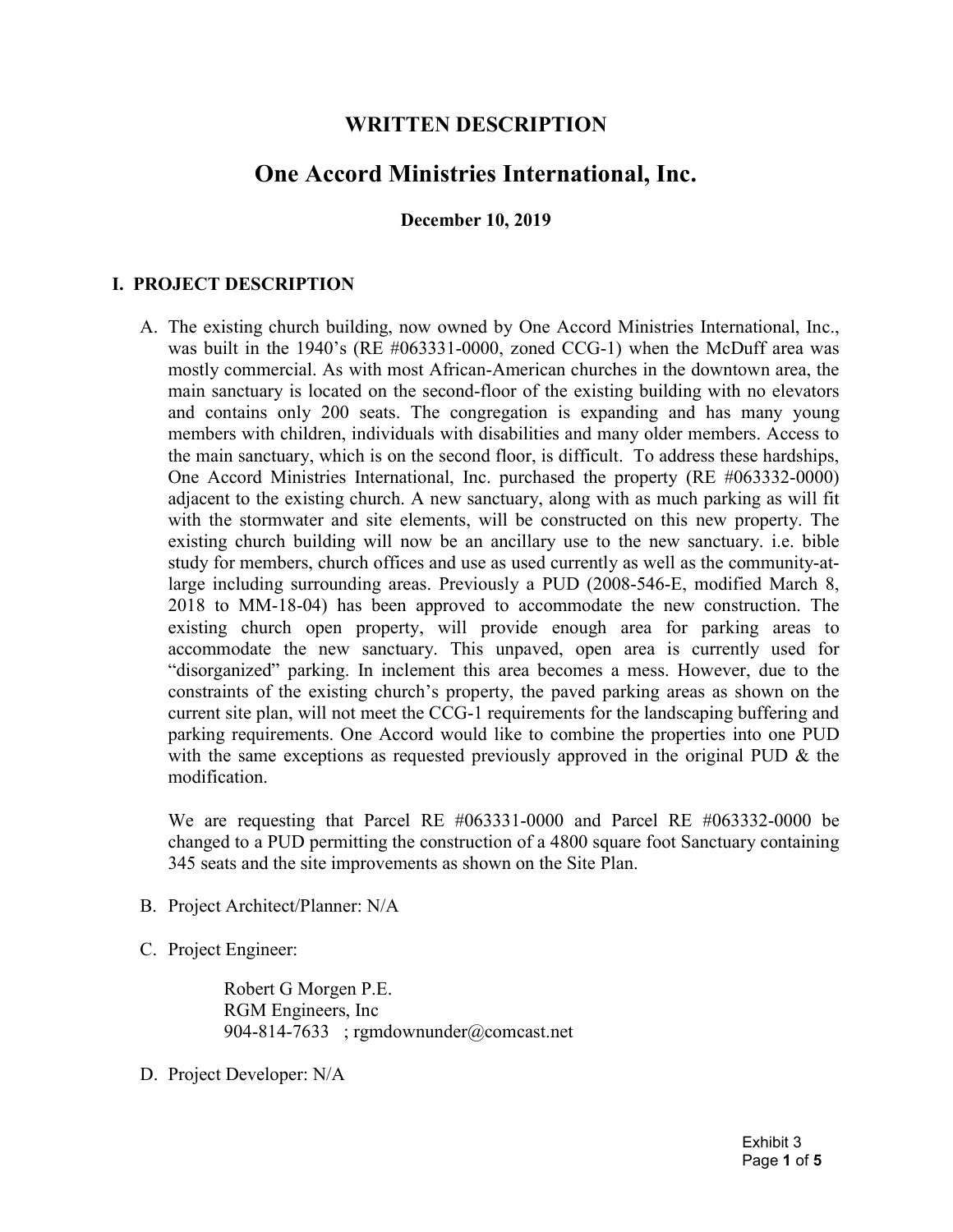- E. Current Land Use Category: CGC, BP
- F. Current Zoning District: CCG-1 and PUD (2008-546)
- G. Requested Zoning District: PUD
- H. Real Estate Number(s): 063331-0000, 063332-0000

## II. QUANTITATIVE DATA

| <b>Total Gross Acreage</b>                                                             | 1.48                               | acres         | 100            | $\frac{0}{0}$ |
|----------------------------------------------------------------------------------------|------------------------------------|---------------|----------------|---------------|
| Amount of each different land use by acreage<br>Single family<br>Total number of units | $\boldsymbol{0}$<br>$\overline{0}$ | acres<br>d.u. | $\overline{0}$ | $\frac{0}{0}$ |
| Multiple Family<br>Total number of units                                               | $\overline{0}$<br>$\overline{0}$   | acres<br>d.u. | $\overline{0}$ | $\frac{0}{0}$ |
| Commercial                                                                             | $\boldsymbol{0}$                   | acres         | $\overline{0}$ | $\frac{0}{0}$ |
| Industrial                                                                             | $\boldsymbol{0}$                   | acres         | $\overline{0}$ | $\frac{0}{0}$ |
| Other land use                                                                         | 1.39                               | acres         | 94.0           | $\frac{0}{0}$ |
| Total amount of non-residential floor area                                             | 11,145                             | sq. ft.       | 17.2           | $\frac{0}{0}$ |
| Active recreation and/or open space                                                    | $\boldsymbol{0}$                   | acres         | $\overline{0}$ | $\frac{0}{0}$ |
| Passive open space, wetlands, ponds                                                    | 0.09                               | acres         | 6.0            | $\frac{0}{0}$ |
| Public and private right-of-way                                                        | $\boldsymbol{0}$                   | acres         | $\mathbf{0}$   | $\frac{0}{0}$ |
| Maximum coverage of buildings and structures                                           | 11,145                             | sq. ft.       | 17.2           | $\frac{0}{0}$ |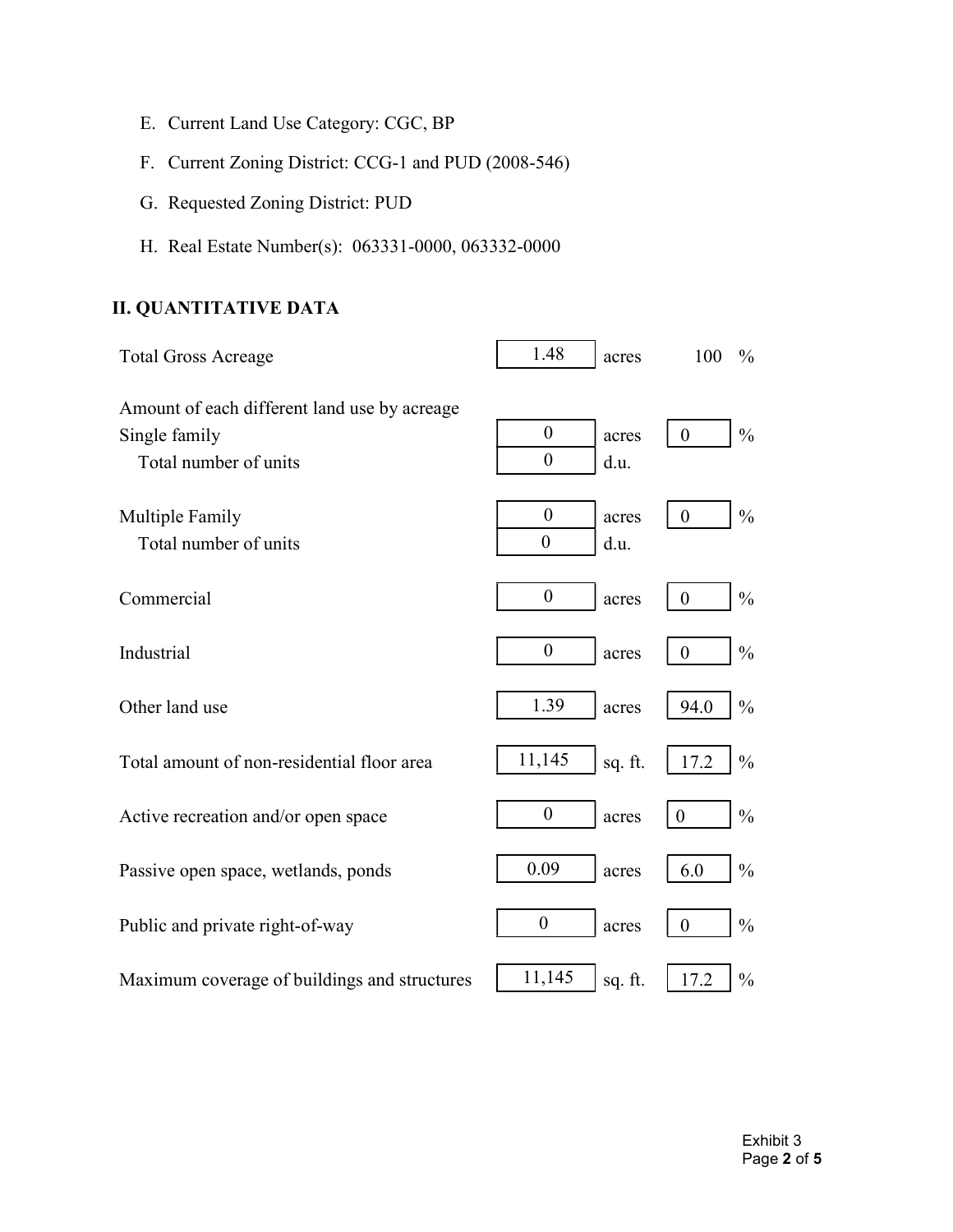#### III. STATEMENTS

A. How does the proposed PUD differ from the usual application of the Zoning Code?

The PUD is requesting for relief from parking (656.604 (b)(4)) and landscaping (656.1214, 656.125 and 656.1216) due to the size and configuration of the site.

maintained by the City. B. Describe the intent for the continued operation and maintenance of those areas and functions described herein and facilities which are not to be provided, operated or

The church will operate and maintain all areas within the subject property.

C. Justification for the rezoning.

 As with most African-American churches in the downtown area, the main sanctuary is 200 seats. The congregation is expanding and has many young members with children, existing church. A new sanctuary, along with as much parking as will fit with the located on the second-floor of the existing building with no elevators and contains only individuals with disabilities and many older members. Access to the main sanctuary, which is on the second floor, is difficult. To address these hardships, One Accord Ministries International, Inc. purchased the property (RE #063332-0000) adjacent to the stormwater and site elements, will be constructed on this new property.

D. Phase schedule of construction (include initiation dates and completion dates):

#### IV. USES AND RESTRICTIONS

- A. Permitted Uses:
	- 1. Day care centers or care centers meeting the performance standards and development criteria set forth in Part 4.
	- 2. Churches, including a rectory or similar use.
	- 3. Schools meeting the performance standards and development criteria set forth in Part 4.
- B. Permissible Uses by Exception: None
- C. Limitations on Permitted or Permissible Uses by Exception:
	- 1. Sale, service and display, preparation and storage shall be conducted within a completely enclosed building, unless otherwise provided for, and no more than 30 percent of the floor space shall be devoted to storage.
- D. Permitted Accessory Uses and Structures: See Section 656.403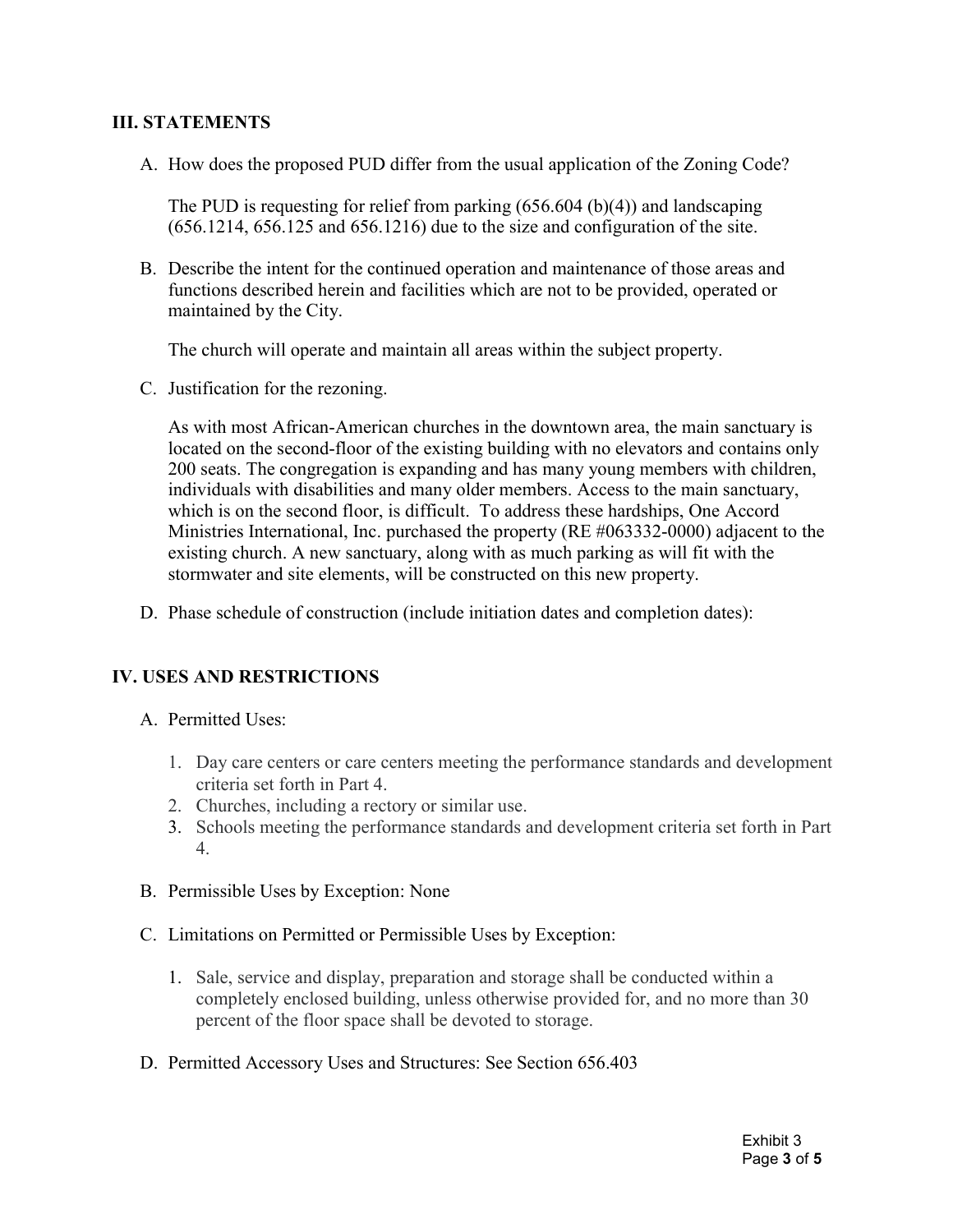#### V. DESIGN GUIDELINES

- A. Lot Requirements:
	- (1) Minimum lot area: None
	- (2) Minimum lot width: None
	- (3) Maximum lot coverage:50%
	- (4) Minimum front yard: 5 feet on Waller Street, 10 feet on Lenox Avenue and Willow Branch Avenue
	- (5) Minimum side yard: 10 feet
	- (6) Minimum rear yard: 10 feet
	- (7) Maximum height of structures: 60 feet
- B. Ingress, Egress and Circulation:
	- (1) Parking Requirements.

The parking for churches is based on 1 space/3 seats or 1 space/35 square feet, whichever is greater. Sanctuary area 2,625 sq. ft./35 = 75 Parking Spaces, 345 seats/3 = 115 spaces we currently show 66 proposed parking spaces.

 parking is accepted in the neighborhoods on adjacent streets. The need is solely on As with many churches in the 'urban' area of Jacksonville, the required amount of parking is a constraint on most church properties. As with other similar churches, Sunday for a limited time and with the reduced commercial uses in this area, it is easily accommodated.

- (2) Vehicular Access.
- a. Vehicular access to the Property shall be by way of Lenox Avenue, Waller Street and Willow Branch Avenue as shown in the Site Plan. The final location of all access points is subject to the review and approval of the Development Services Division.
- (3) Pedestrian Access.
- a. Pedestrian access shall be provided by sidewalks installed in accordance with the 2030 Comprehensive Plan.